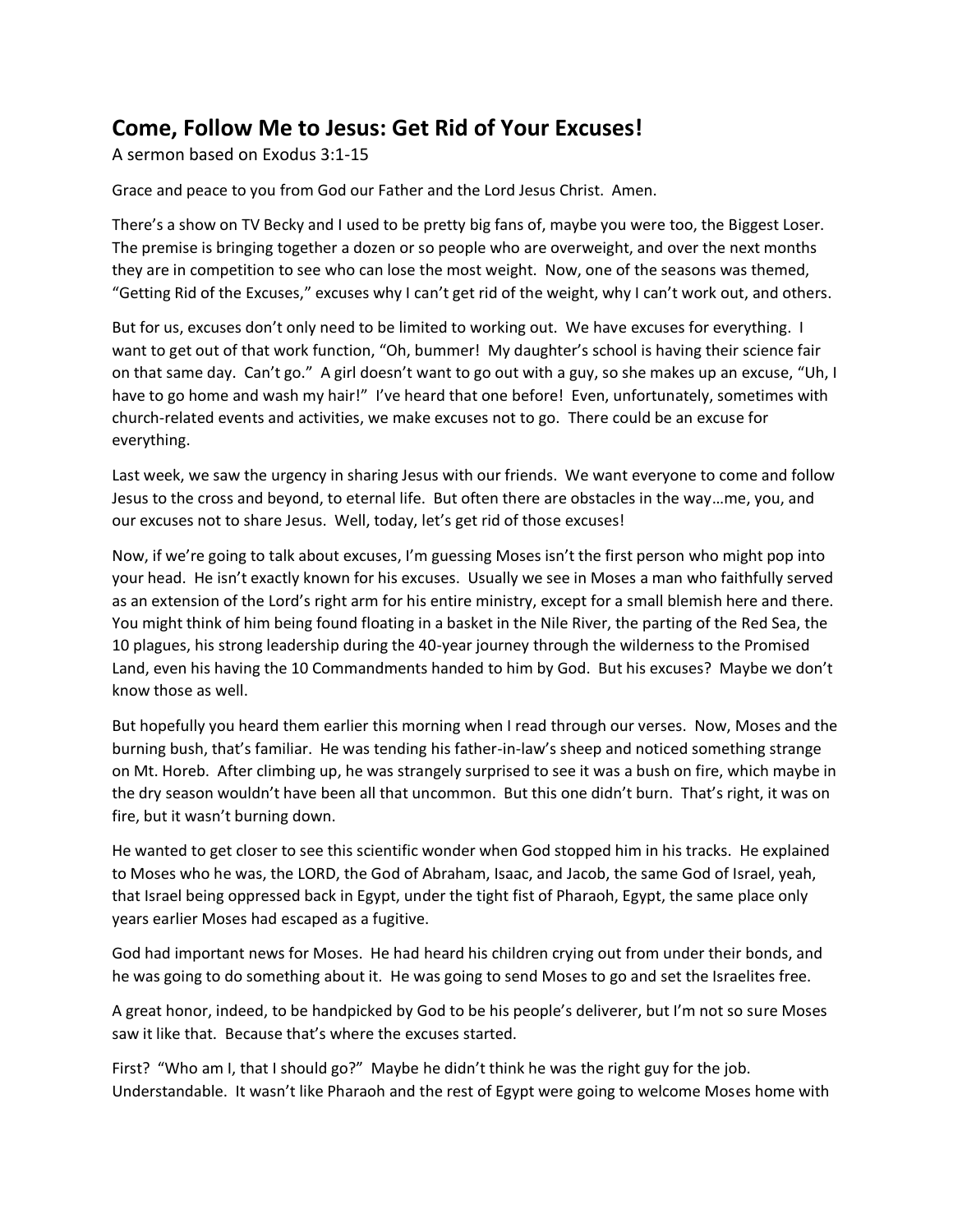open arms. But see God's answer. "I will be with you. And this will be the sign to you that it is I who have sent you: When you have brought the people out of Egypt..." Number one, God would be with him, great assurance. But just as good, he was promising Moses success.

Should've been good enough for Moses, but it wasn't. Excuse number two: "Suppose I go to the Israelites and tell them you sent me but they don't believe me. Then what?" God's answer? "Tell them I AM (the eternal God), has sent you. The LORD (the God of free and faithful grace) has sent you."

Now, those are the only two excuses we see in our text today, but they didn't end there. If you read on, you see Moses coming up with excuse after excuse. "What if they don't believe me or listen to me?" "I'm not the most eloquent speaker. I'm a slow talker. Surely I can't be the deliverer of your people." "Just send someone else to do it!"

And, goodness, time after time, God answered every excuse, patiently answered every excuse. That should have allayed his fears, but for Moses it didn't…until the very last excuse, when God was done with his excuses and became angry, and then pretty much told him, "Enough of the excuses! You're going!"

Now, we can't say for sure what was Moses' intent with his excuses really was. We can't see into his heart. But we can see into ours, and I know I've made excuses before when God has called me to go and be his witness and to tell others the gospel. Have you as well?

The list of excuses we've made not to go out and share our faith in Jesus can go on and on and on, but let's look at some of them right now. Excuse one: "I'm not sure what to say." I feel like I'm not wellversed enough in God's Word to comfortably speak about it with others. Have you said that before?

Excuse two: "I'm afraid I'll say something wrong." What if I quote that passage the wrong way? What happens if they ask me a question about God's Word and I don't know the answer? I'll feel too embarrassed. I don't want to fail. Have you said that before?

Excuse three: "I feel that this subject is too personal to talk about." People today say that talking religion and politics is taboo, so I don't want to offend other people or make them feel like I'm "pushing" Jesus or "religion" on them. I don't want my friends to hate me. Have you ever said that before?

Excuse four: "I'm not sure it will do any good." The type of life they lead, doesn't exactly match up with the way a child of Christ lives. I'm sure my message would fall upon deaf ears. Have you ever said that before?

Excuse five: "I'm not sure that's really even my job. Isn't that what we pay Pastor the big bucks to do?" And we would hope and pray that every pastor is making outreach a vital part of his ministry, but did God only say, "Therefore, pastors, go and make disciples of all nations…"? Have you ever said that before?

Alright, I'm guessing that's a good enough sample size. If you want my sermon to last an hour, I could keep going. I didn't think so! But, are any of those excuses you've used before? Are there others you would add to it? "I don't have time," "I don't have people to evangelize to," "I'm too lazy" are a few others that come to my mind, excuses I've used before.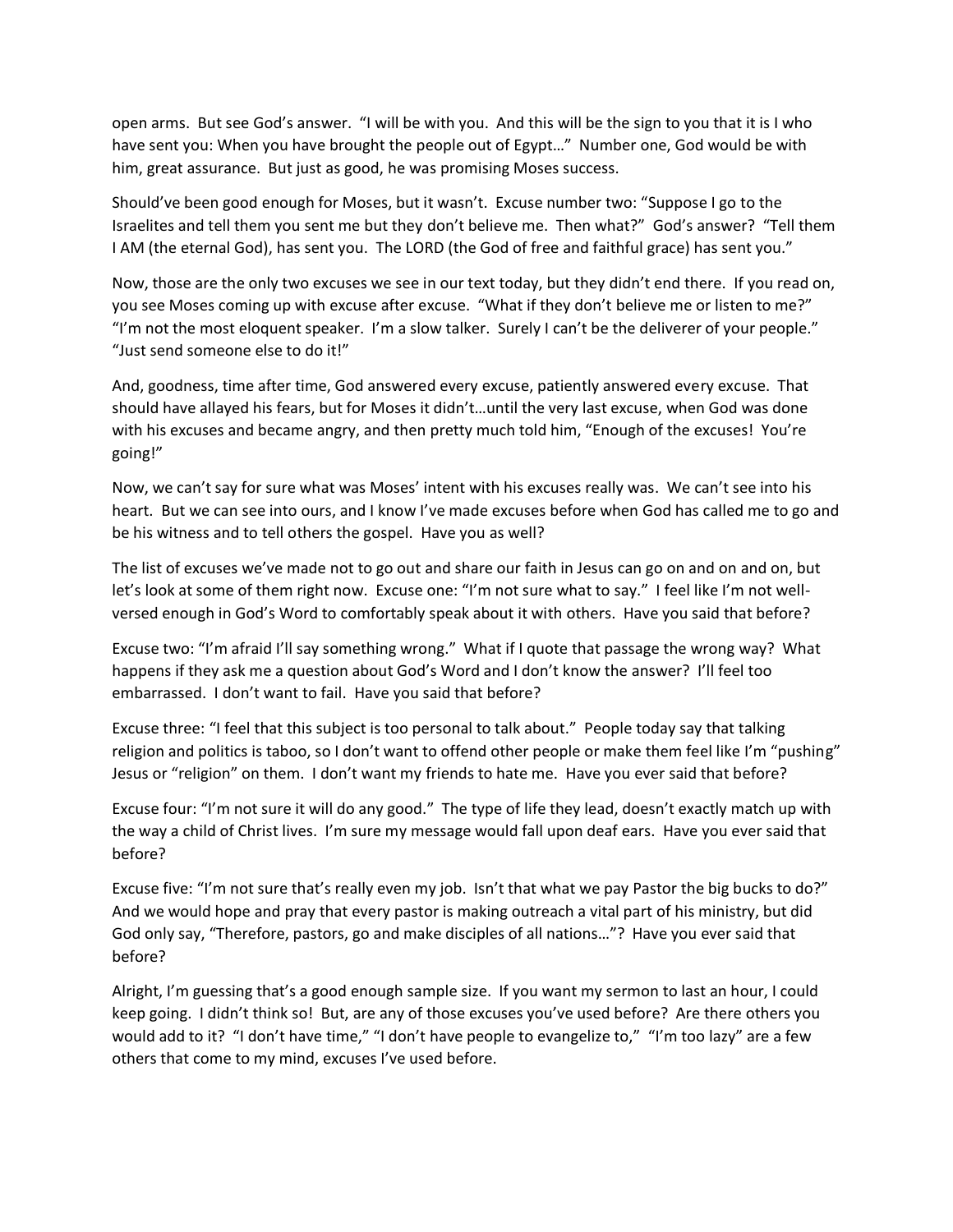The question is not only, "What excuses have you made?" It's also, "Is any excuse not to go valid?" Jesus told his disciples the parable of the talents, where the master was going away on business, so he put three of his servants in charge of his talents, his money. He told them to invest his money, make him some more, and that's exactly what two of the servants did. The third was lazy and just buried his talent; didn't lose any money, but didn't try making any either.

You remember that parable? What happened when the master returned? Did the master let him off the hook because his intentions were good? They weren't good, they were self-serving and self-seeking. They were selfish. He held his servant accountable for his actions. He took the talent away, and threw him outside into the darkness, where Jesus said, "there will be weeping and gnashing of teeth."

What's at the heart of every excuse you or I can give? Isn't it selfish, self-serving, self-seeking? God, I don't care if you want this…I don't. I don't care enough about that person to use my talent. I don't care enough about that person to share Jesus with them.

Thank God Jesus wasn't the same way. He could've said, "Why would I want to go to earth and become a man? I have cushy life up here. Why would I want to leave that?" Thank God he didn't. He could have said, "Why would I want to live and die for these people? They had their chance to follow you and they blew it. Let them deal with the consequences." Thank God he didn't! He could have said, "Die on the cross for their sins? I'm perfect. I'm the King of the universe. I won't subject myself to be tormented and killed by sinful humans." Thank God he didn't!

But just as God patiently and lovingly answer every one of Moses' excuses and concerns, he has patient answers for you and me as well. His greatest answer, of course, was Jesus.

You know that message so well. Every sin we've ever committed, every mistake we've ever made, every excuse we've ever spoken, even for not going, Jesus has forgiven it because of his life, his death, and his resurrection. And his only excuse for going, for doing all that? "I love you. I want you to be with me in heaven. I love you!"

That's really the same reason Jesus asks you and me to go and tell others the good news that he lived, and died, and rose to save them from their sins as well. "I love you. I love all people. I want every soul to be with me in heaven. I love all people. I love you."

He doesn't twist our arms into going. He doesn't even lose his patience with us and become angry, like he did with Moses. Instead, he gives us loving motivation to go, "For Christ's love compels us, because we are convinced that one died for all, and therefore all died. And he died for all, that those who live should no longer live for themselves but for him who died for them and was raised again…We are therefore Christ's ambassadors."

Now, being his ambassador, being his witness, being an evangelist for Jesus, it's not always easy. Making excuses not to go seems like the easy way to go. But Jesus wants us to get rid of the excuses holding us back and think instead of the excuse why we go, "I love you. I want you to be with me in heaven. I love you!"

And when we do have the excuses not to go, you know the awesome thing God does? He answers them. You only need to look in to his word. I'm not sure what to say? Acts 4:20 – "We cannot help speaking about what we have seen and heard." Your message is right here!